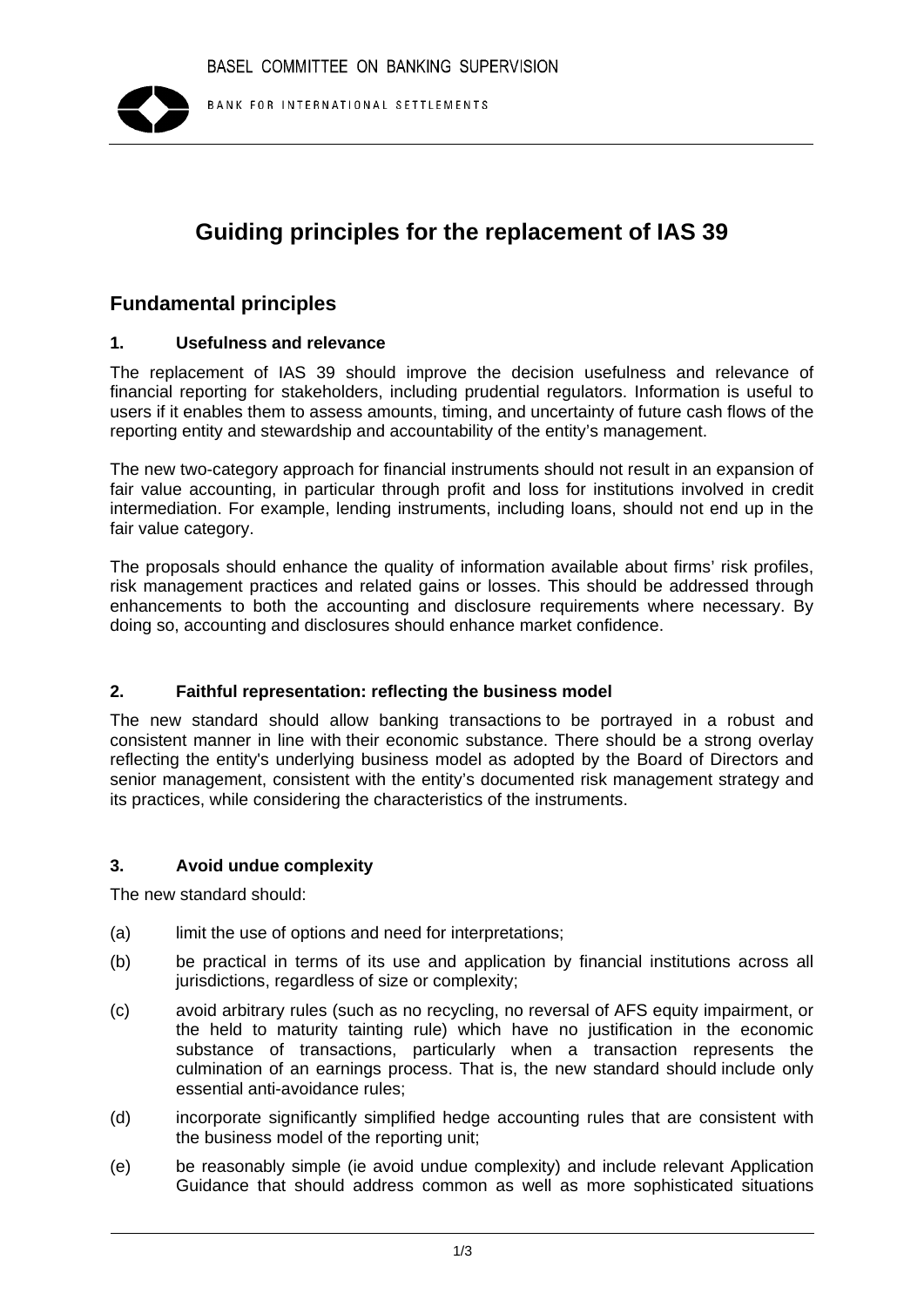<span id="page-1-0"></span>where appropriate. The standard should incorporate a practical approach that reduces excessive burden to financial institutions and improves the ability of auditors to verify and supervisors to assess fair value and provisioning practices.

## <span id="page-1-1"></span>**4. Accounting lessons from the financial crisis**

The new standard should:

- (a) reflect the need for earlier recognition of loan losses to ensure robust provisions;
- (b) recognise that fair value is not effective when markets became dislocated or are illiquid:
- (c) permit reclassifications from the fair value to the amortised cost category; this should be allowed in rare circumstances following the occurrence of events having clearly led to a change in the business model;
- (d) promote a level playing field across jurisdictions.

#### **5. Transparency and Disclosure**

The new standard should increase transparency including on sources of estimation of uncertainty and be accompanied by appropriate and robust comparable disclosures. Consequently, IFRS 7 should be revised to deliver a framework of meaningful disclosures to users of financial reports and not just a layering on of additional required disclosures. More standardised formats for reporting would enhance comparability.

#### **6. Implementation**

The IASB should carefully consider financial stability when adopting the timing of the implementation of the final standard.

## Fair value related principles<sup>[1](#page-1-0)</sup>

-

- 7. Fair value should not be required for items which are managed on an amortised cost basis in accordance with the firm's business model;
- 8. Fair value is an appropriate measurement for trading activities, stand alone derivatives<sup>[2](#page-1-1)</sup> (subject to the need to avoid unintended consequences of the new hedging rules), and potentially other instruments managed on a fair value basis;
- 9. The current restrictions on use of the fair value option should not be relaxed. $3$  Thus, the fair value option treatment should continue to reflect the approach carefully

<sup>1</sup> The Committee intends to comment separately on the issue of own credit risk as part of comment letter to the discussion paper recently published on this matter.

<sup>2</sup> Embedded derivatives which, in current IAS 39 language, are not closely related to the host contract should also be measured at fair value.

<sup>3</sup> See also the Basel Committee's *Supervisory guidance on the use of the fair value option for financial instruments by banks*, June 2006.